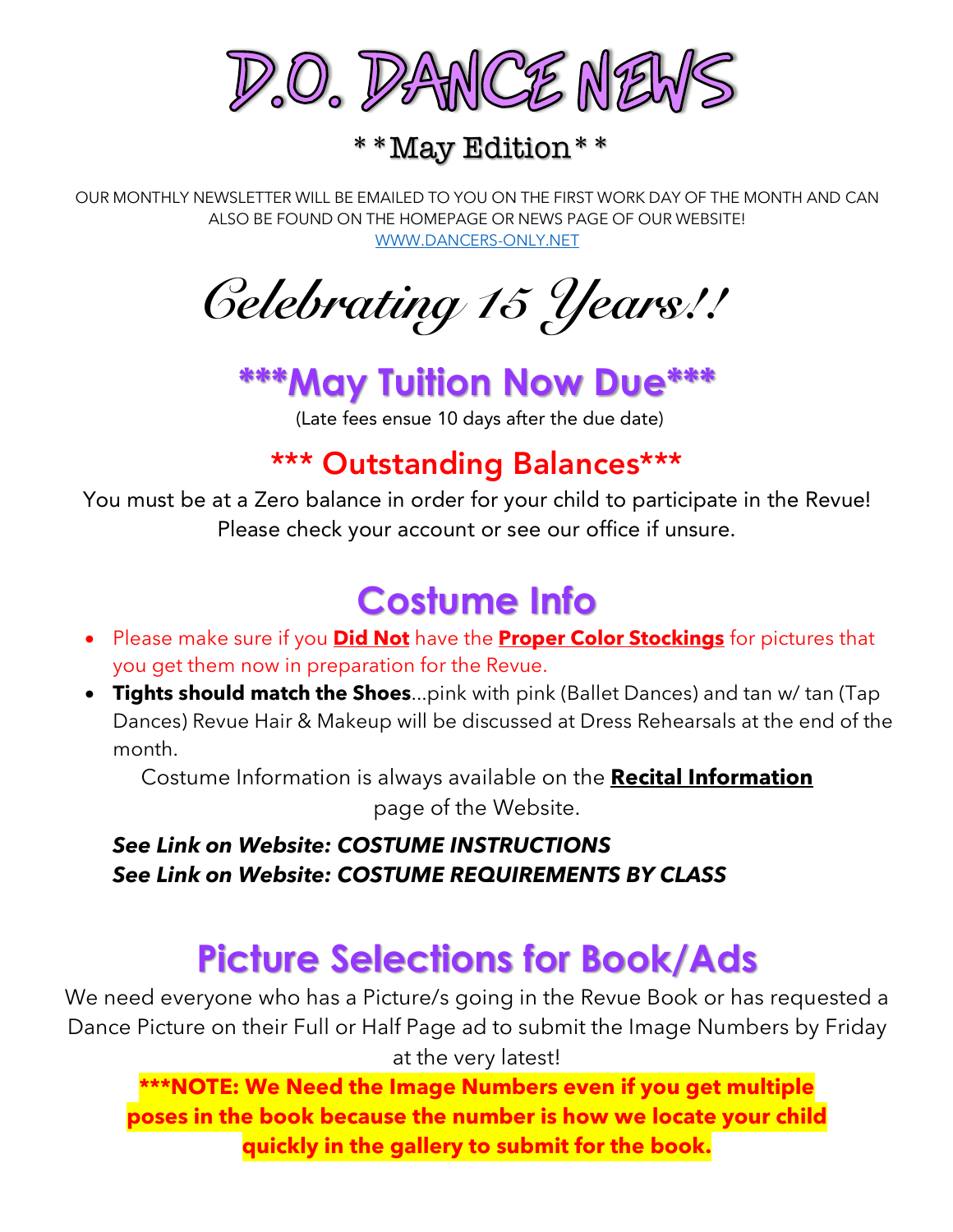## **Attendance**

We understand the end of the year can bring about a plethora of potential conflicts and/or vacations however please have your child in class unless their is an extenuating circumstance.

### **Attendance has been quite an issue for some students this year and it is not fair to those who attend regularly and are prepared for the Recital and others who are not. We hope you understand!**

## **Dress Rehearsal Week - May 21-26**

- Come dressed in normal dance class attire and dance shoes.
- **PLEASE BRING YOUR COSTUME/S**, proper COLOR Stockings, dance shoes, accessories, etc that go with your costume/s for the class you are attending.
- **MOMS OR FEMALE GUARDIANS ARE ASKED TO ATTEND DRESS REHEARSAL CLASS IN ORDER TO DRESS YOUR CHILD**. (*If only Dad can attend, please have them dress the child in our studio Dressing Room.)*
- **PARENT MEETINGS will also take place this day to discuss all logistics for STAGE REHEARSAL and REVUE! Please be in attendance...very important!**
	- *The meeting will cover Ticket info, Seating, Report Times, Revue DVD Order Forms, Summer & Fall Registration Info, etc.*

## **Awards Week - May 28-June 2**

**In Class Awards** - All Awards that do not take place on Stage will be handed out during class this week the last week of dance. *(This includes: 1st Years, 11+ Years, Year Ribbons, Ad Finalists, Perfect Attendance)*

*EXCEPTION: Monday, May 30th is Memorial Day therefore all Monday classes will receive your awards during Dress Rehearsal Class.*

**Finale Rehearsal:** The students will also be taught our Finale Dance during this class. This routine takes place right before our Awards Ceremony on Stage at the end of the Revue. *The students wear their Revue T-Shirts and black shorts or leggings.*

## **Memorial Day Holiday - Mon., May 30**

The studio will be closed Monday only but will resume for class on Tuesday to continue our awards week!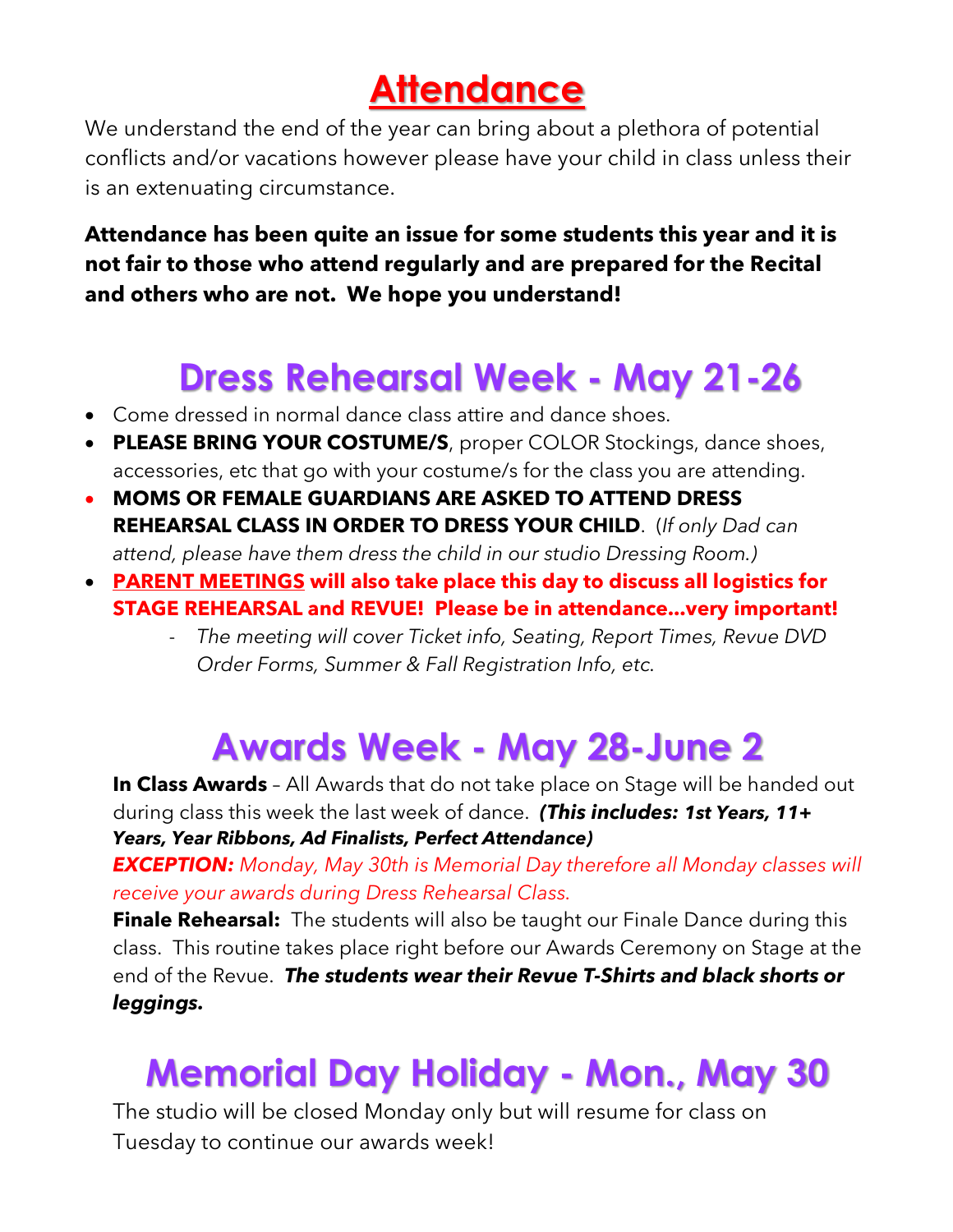# "PRE-SCHOOL NEWS"

**All information in the newsletter is important to all members of the studio; the info below pertains specifically to the Pre-School Program.**

- **May 21-26 – Dress Rehearsal Week!**
- **SEE DRESS REHEARSAL HEADING ABOVE FOR MORE DETAILS...**
- **Please get them use to wearing their stockings without underwear NOW...**it will not be allowed under costumes on stage.
- Lastly, make it a point to talk about how much fun it will be dance on the "BIG STAGE" and how all their family will be there to cheer them on! This is how we talk about it in class in order to get them comfortable with the idea.

Looking ahead...Revue Info

## 2022 Stage Rehearsal & Recitals:

## The Pontchartrain Center Monday, June 6th – Stage Rehearsal

### Revue 1 Report/Rehearsal Times:

11:45pm - All Pre-School I Classes *(Class Assistants must report)*

12:30pm - All Pre-School II Classes

1:15pm – All Kinder I Classes

Revue 2 Report/Rehearsal Times:

- 2:30pm Opening Number Production
- 3:30pm Ballet Production
- 4:30pm Kinder II Classes *(Dances First then Finale Practice)*

5:00pm Till – All Remaining Students for Show 2 *(Finale Practice first)*

- *Petite/Mini DOCC Groups - will rehearse during Stage Rehearsal*
- *Some Jr/Teen/Sr Groups - may get to rehearse once all classes have rehearsed. No Solo, Duo, Trios will need Stage Rehearsal.*

Revue 1: Thursday, June  $9<sup>th</sup>$  – 6pm Curtain

*(Pre-School I, II, Kinder I & DOCC)*

## Revue 2: Friday, June 10<sup>th</sup> – 6pm Curtain

*(Kinder II, Tap & Jazz Technique Classes, Elective Classes & DOCC)*